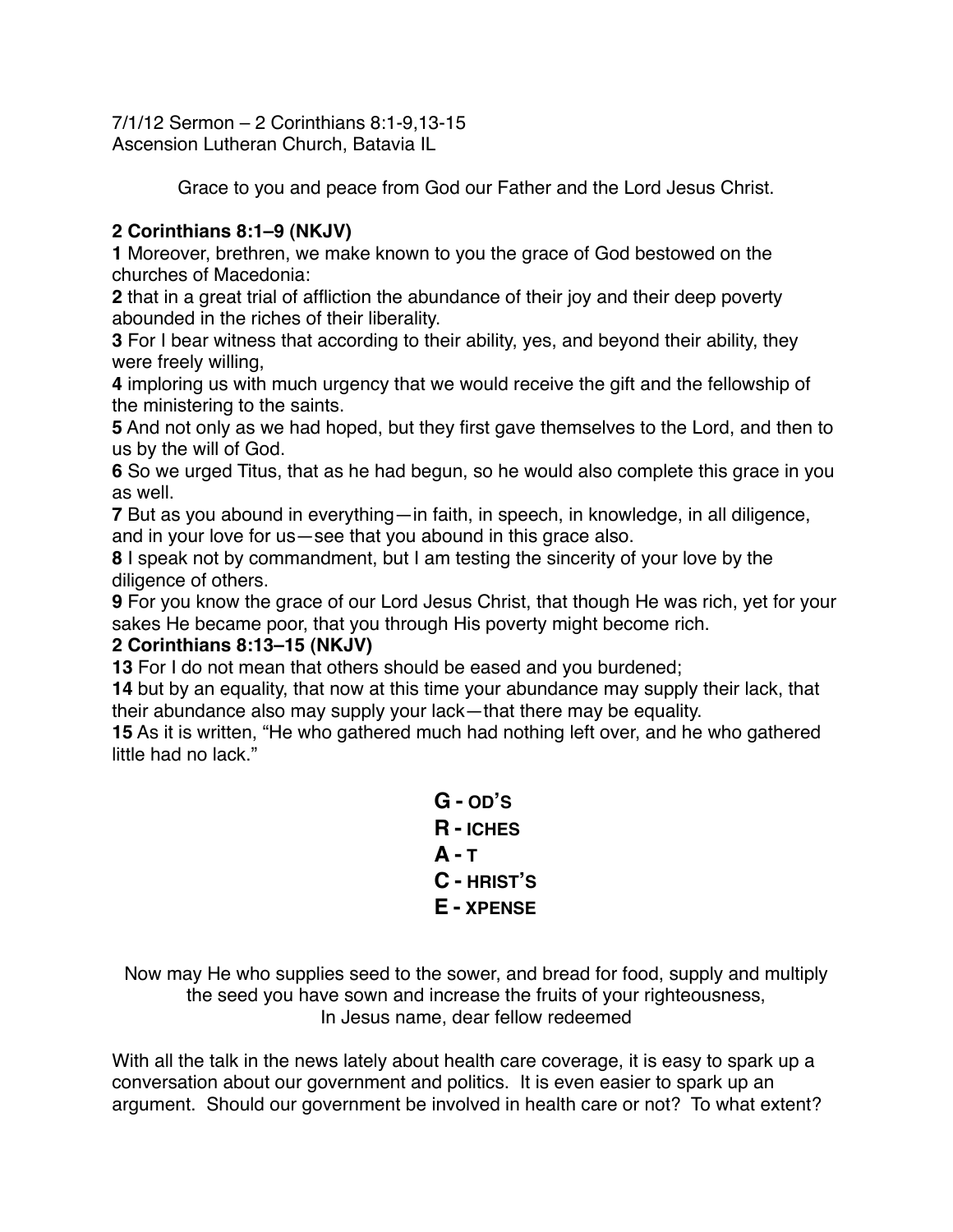Well, I am not here to answer those questions. God's word addresses much greater and deeper needs. And He provides answers unlike any other.

Politicians are gearing up for the upcoming election and will likely make this issue a primary portion of their campaigns. However no matter which side of the issue they end up on, they won't be quoting our text to prove their point. You won't hear anyone shouting "if I am elected I will make sure you become poor in order that others might become rich." Such a campaign is doomed from the start. Yet this is exactly the campaign God has waged and won with. God has settled a much greater health care issue: a spiritual health poverty. (**v.9**) God has led a campaign known as "G-R-A-C-E" – **G**od's **R**iches **A**t **C**hrist's **E**xpense.

# **1. GRACE among sinners**

Political campaigns have and will continue to circle around what you deserve. You will hear, "American's deserve \_\_\_\_\_\_\_\_\_\_\_." What do we deserve as far as God is concerned? Do we deserve the right to life? … to liberty? … to happiness? Do we deserve the right to comfortable living, a car, a home, insurance, equal opportunity?

# **Romans 6:23 (NKJV) — 23 For the wages of sin is death …**

What we have earned from God, our wages is death. The Law of God is a get what you deserve philosophy. Sickness, poverty, oppression, tragedy are only mankind's down payment of what we have earned. If we take a "get what we have coming" approach to God's judgment we receive the right to life only if we earn it. Only if we live according to the ultimate ideal in every thought, word, and deed will we earn right standing before a holy and just God. Anything short of that and we are left in debt. Rich or poor, upper class, middle class, and lower class – we are left in a debt in which we earn what we have coming: eternal poverty, the deepest poverty of hell.

We poor souls have often shown how deprived we are. Maybe you've taken a family vacation recently or are planning one. How are you going to decide what to do or what to see? Who's going to cook? Who's going to clean up? Am I willing to give up more than everyone else to ensure that others are having a good time? Our poor sinful flesh will always want me to have a good time first. Our flesh will always want to be sure everyone else is doing their share. Selfish beggars, we are by nature unwilling to do anything freely, thinking we deserve it all, and always expecting someone to do something for me first. In fact our flesh wants this for our whole life: everything to line up for me first – our poverty.

(**v.9**) He became "beggarly." Luther called this the Great Exchange. As God in all His glory was infinitely rich, as He sat above all things, as He possessed every comfort and Divine power, He exchanged it all to become a beggar.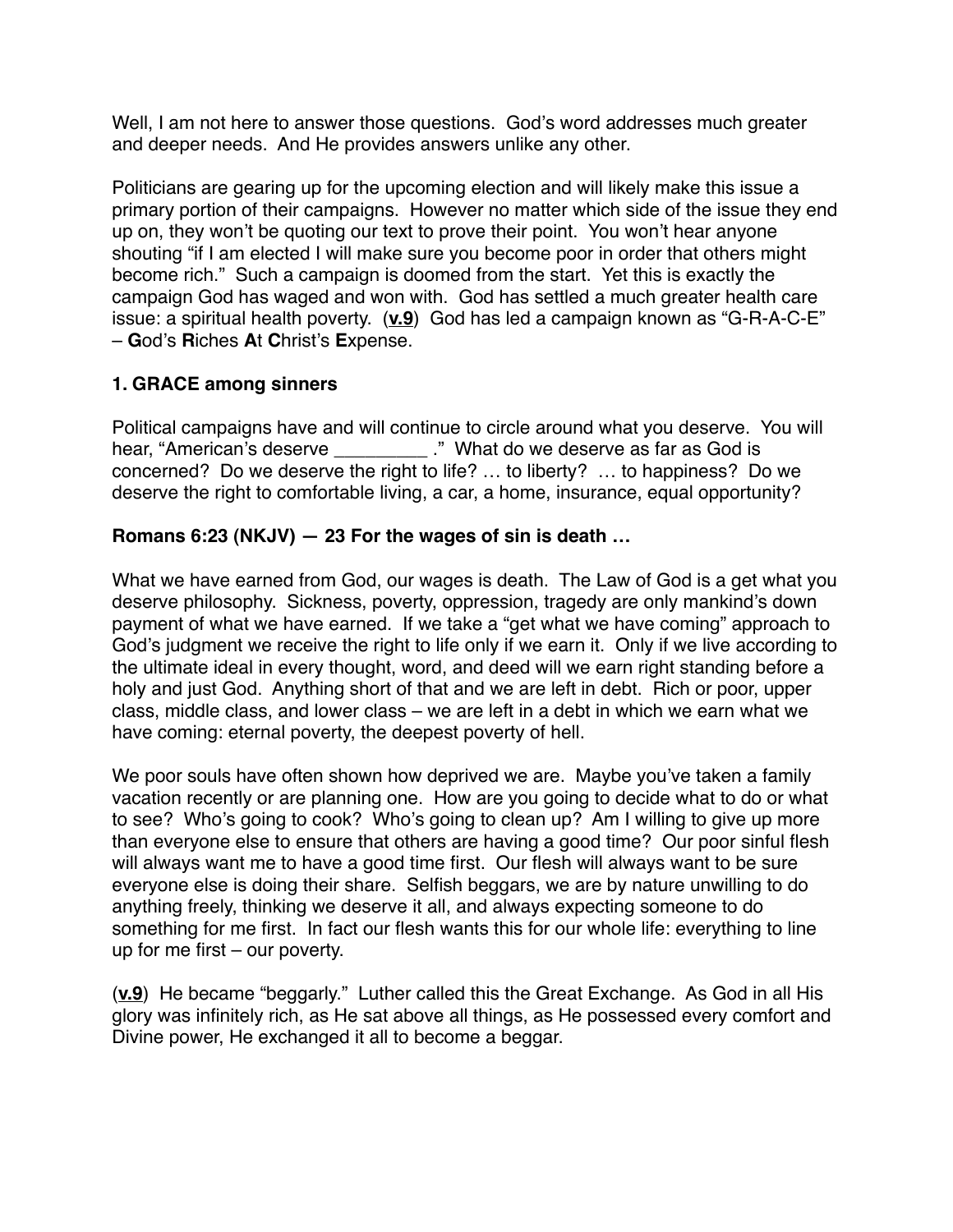As Paul says to the Philippians, "He did not consider equality with God something to be paraded about at all times, but He emptied Himself and took the form of a slave … He became obedient to the point of death, even the death of the cross." (Philippians 2).

The Cross … something reserved for the worst of criminals. … At Christ's Expense … He had to give far more than we will ever understand or know. Not just a lump sum of sin, but individually, Jesus suffered for your individual sins. He lowered Himself to have your and my selfishness upon Himself. His life was one of a beggar, who gave up all the riches He deserved in order to earn them back for you. As a man He took on that Law of God, to earn what we could never, righteousness and pure holiness.

### **Romans 8:3 (NKJV) — 3 For what the law could not do in that it was weak through the flesh, God did by sending His own Son in the likeness of sinful flesh, on account of sin: He condemned sin in the flesh,**

G-R-A-C-E: God's Riches At Christ's Expense. We who were poor are now rich. We are rich with forgiveness. We are rich with life which we don't deserve. That is how grace is defined after all: undeserved love. The undeserved love of God has no strings attached. God's grace no conditions to be met. It simply gives. It gives faith to believe this. It gives riches that do not perish. In our poverty, GRACE has lifted us to the thrones of heaven.

## **1 Corinthians 4:8 (NKJV) — 8 You are already full! You are already rich! You have reigned as kings…**

Where we deserve death, God has given life. God's riches have been poured out on us sinners at Christ's expense.

## **2. GRACE among the Macedonians**

Very often in the political atmosphere there will be references to the needs of the poor. Some believe in taxing the rich to provide for the poor. Yet in our text it is the other way around: (**v.1-3**). The poor are the ones providing.

We read from Acts how Paul and other church leaders were arranging a collection to bring to Jerusalem. In the midst of famine and persecution, the brethren in Jerusalem were suffering greatly. And while the churches of Macedonia were just as in need as anyone, they gave even more. Indeed this is only by GRACE. G-od's R-iches A-t Christ's E-xpense were poured out on the churches of Macedonia. What ever "great trial of affliction" was pressing upon them, they didn't let it hinder their love for their brethren.

Paul is arranging the same sort of collection for the church at Corinth. He has already made provisions in his first epistle to the Corinthians, **1 Corinthians 16:1–3 (NKJV) — 1 Now concerning the collection for the saints, as I have given orders to the churches of Galatia, so you must do also: 2 On the first day of the week let each one of you lay something aside, storing up as he may prosper, that there be no**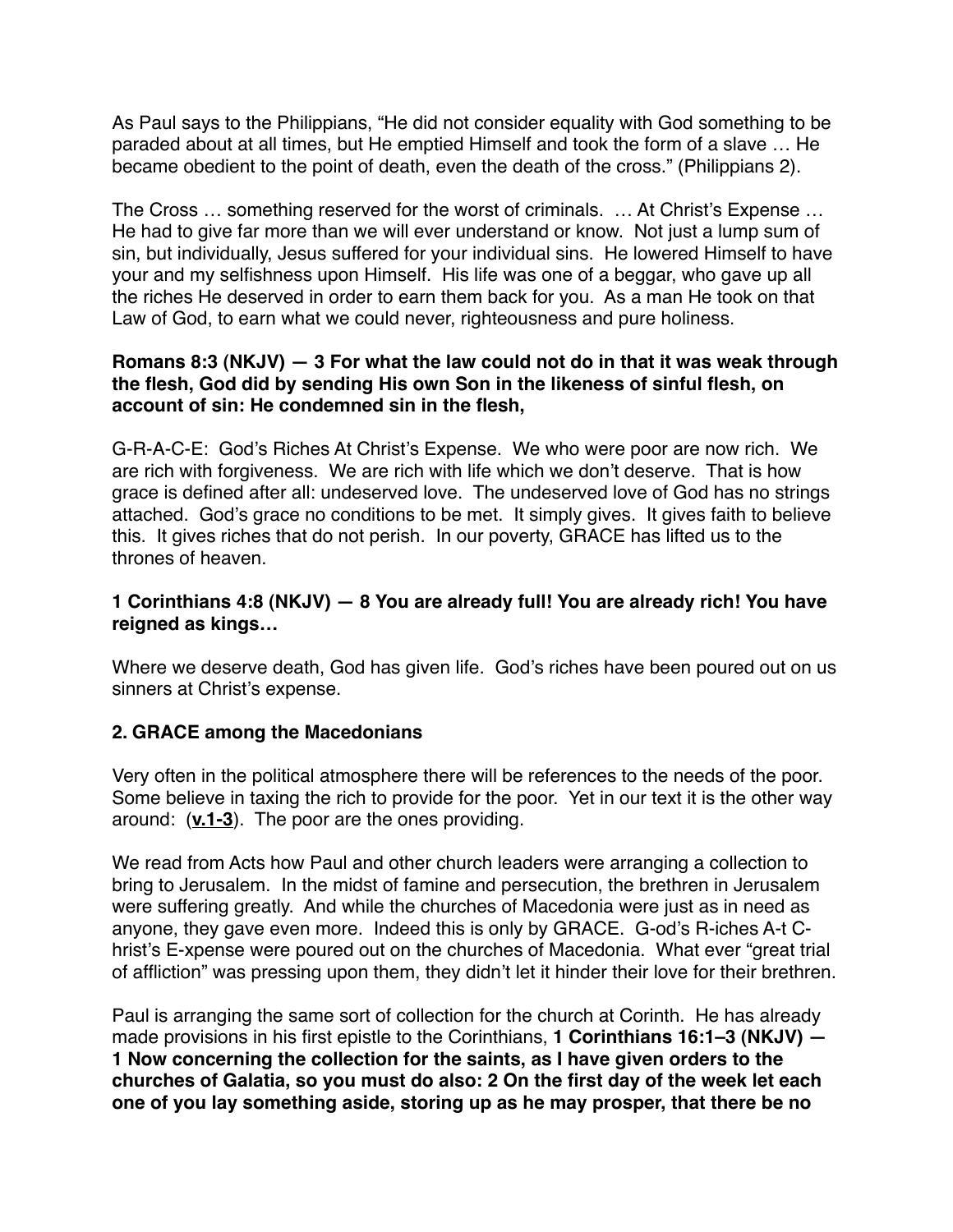#### **collections when I come. 3 And when I come, whomever you approve by your letters I will send to bear your gift to Jerusalem.**

Now the Macedonian Christians are set forth as encouragement to the brethren in Corinth to do the same. For they gave beyond their ability. In poverty the Macedonians knew their riches. They knew that their earthly possessions were not really theirs, but belonged to God. By Christ's sacrifice on the cross they were truly rich no matter how few belongings they had. And so Paul writes, v.2, "they abounded in the riches of their single-mindedness." A better translation than "liberality" is "singleness" or "with one mind they abounded in these riches." They were not of two minds about this. But with joy they had one intention: to help. How peculiar that in losing goods, they were actually gaining.

(**v.5**) Indeed GRACE always starts with God. As we evaluate the needs in our life, as we battle our sinful flesh, we begin by laying bare all our belongings before God. This includes our sins. The Macedonians too laid themselves in the hands of their Lord first as He led them by grace to know His will.

God's Riches were among the churches of Macedonia At Christ's Expense.

### **3. GRACE among all believers**

God's campaign has come right to your home town. In fact it has come even closer. God is proclaiming His campaign right among us now and even within you. He seeks freedom, He seeks equality, He seeks to make His people rich. His GRACE is shared among all believers.

(**v.7**) Our flesh does not like to share. You might recall seeing two kids tugging back and forth: "its mine ... I had it first." But let's not think just in terms of kids only just because they are more vocal about it. Grown ups too have trouble sharing freely. If we give something, we expect something in return. We just don't have the selfless nature of God though we should. When we were not deserving of the least of all His mercies, He saved us. He freely shared His own Son with us. To the point of death, expecting and demanding nothing in return from us, Jesus gave up His own life. "By His poverty, we have become rich." We are forgiven and now have good reason to share freely. **1 John 3:16 (NKJV) — 16 By this we know love, because He laid down His life for us. And we also ought to lay down our lives for the brethren.**

(**v.8**) Paul calls upon the Corinithians not by motivation of the law, but by the motivation of GRACE. He does not call upon the Corinthians to contribute to the needs in Jerusalem by constraint, but by a call to faith. As John said, **1 John 3:18 (NKJV) — 18 My little children, let us not love in word or in tongue, but in deed and in truth.**

In the same manner Paul will go on in chapter 9 to say, **2 Corinthians 9:7 (NKJV) —7 So let each one give as he purposes in his heart, not grudgingly or of necessity; for God loves a cheerful giver.**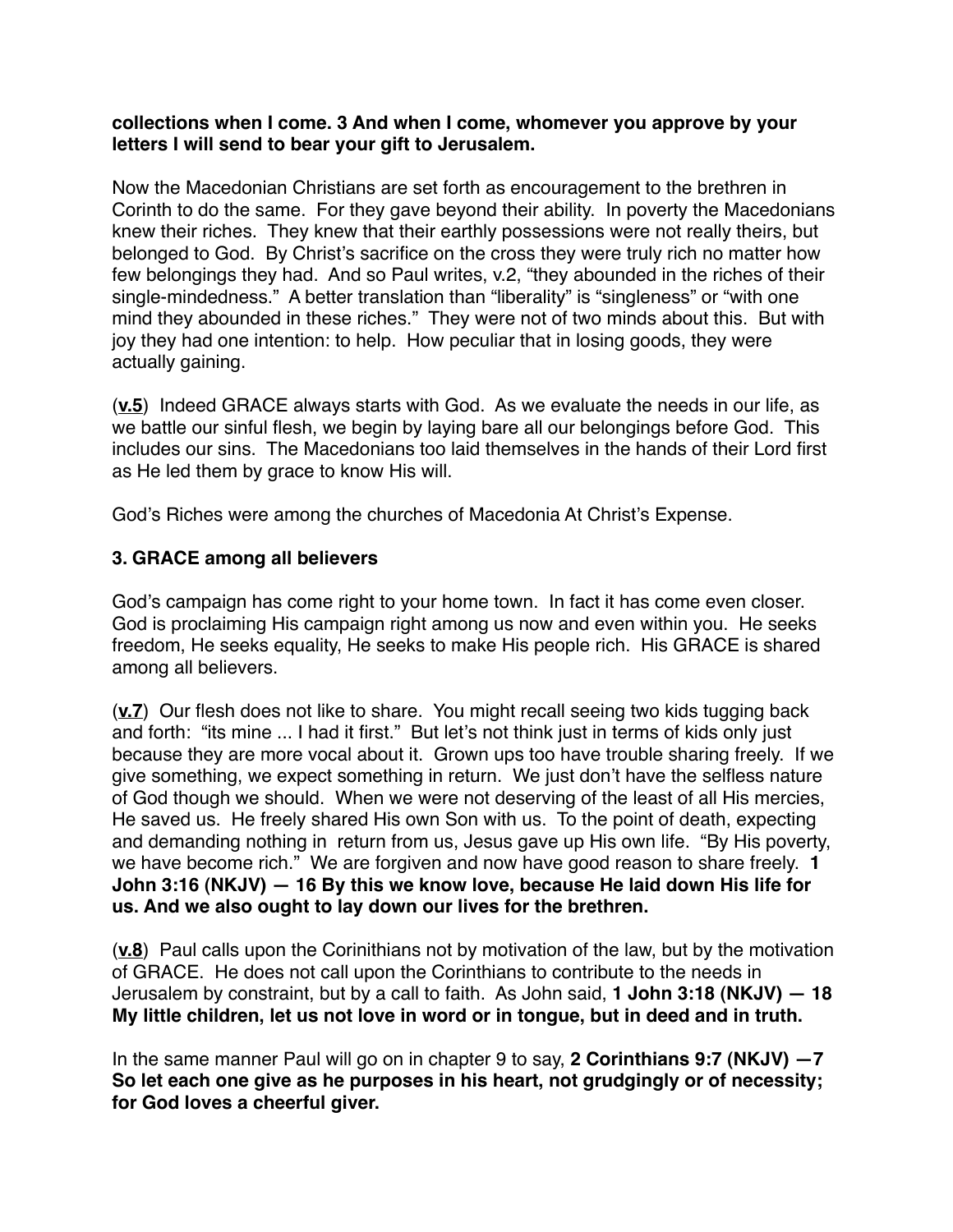God does not motivate giving by guilt. We should not think of our budget as a command. Neither in the CLC or in our congregation should we use a budget as a way of constraining members to give money. If it was, then I guess we could require a monthly contribution to be withdrawn by direct deposit from your bank account. But the Church is not a business, it is a fellowship. (**v.4**) And fellowship literally means a "sharing."

That does not mean the budget is without good purpose. It expresses our desire to share in this ministry to the saints. It is a servant of our mission. Our mission is to preach the gospel and support our fellow Christians. The budget helps us to meet those goals and increase them further. The CLC, for instance, at the recent synod convention voted to increase the budget beyond estimated contributions. The Lord has presented us with more opportunities to reach souls who are desperate for the word. We have the opportunity to train over 100 more pastors in the coming years by this increase. We have the opportunity to support an extra district chairman in India to oversee outreach to more lost sheep in need of the Good Shepherd. ILC plans to hire a new IT manager to its technologically understaffed staff.

However we should not measure love by how much you give. Recall the widow who gave only two mites, yet Jesus says, **Mark 12:44 (NKJV) — 44 for they all put in out of their abundance, but she out of her poverty put in all that she had, her whole livelihood."** Love and giving is a matter left to God's grace for us and in us. It is something that is not represented by numbers, but is found in the riches of Christ poured out by care for our fellow believers.

V.13-15 describe this as God's equilibrium. In His grace, He balances the needs of His people and the needs of those in need. We stand on the scales of love as we find them tip here or there in the lives of our people and fellowship. We read of this also in the early church, **Acts 2:44–45 (NKJV) — 44 Now all who believed were together, and had all things in common, 45 and sold their possessions and goods, and divided them among all, as anyone had need.**

**(v.15)** Paul quotes Exodus 16 where Israel was wandering in the wilderness without a steady supply of food or water. Think of what faith this would require. Yet God provided. Each day God would make manna appear on the ground for the people to eat. Always there was enough, but never was there too much. Some had large families, some small – and yet no one lacked.

And where did that manna come from? Did any of the Israelites have any reason to claim credit, or to claim they deserved more than someone else? Our whole earthly lives are showered with manna – gifts from God to meet the needs of His people. Where one lacks, another shares. This is socialism in its purest ideal – motivated by undeserved love.